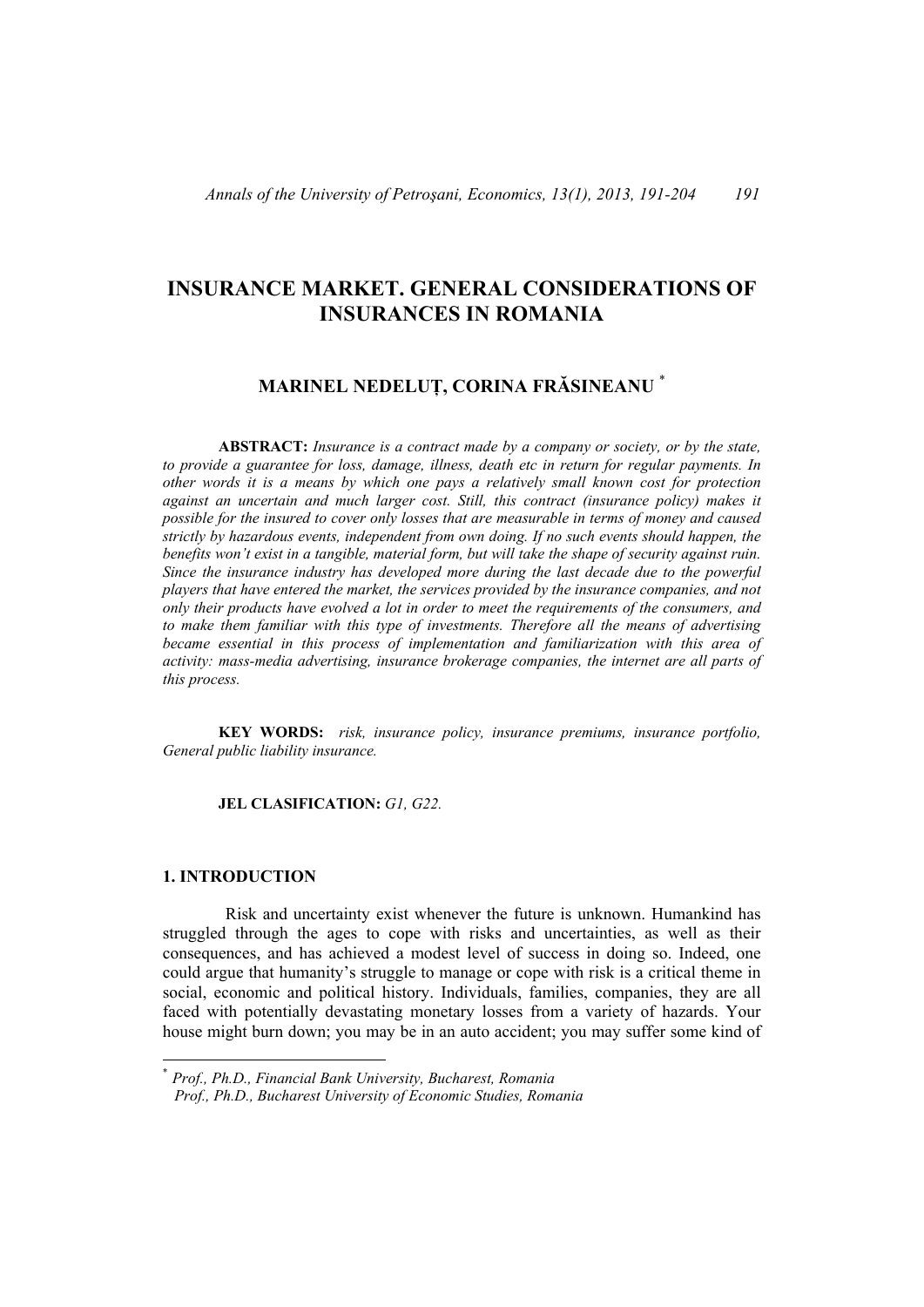injury while at work or a serious illness. If you are a firm owner, a fire, an earthquake, a robbery they could all result in serious losses that might very easily lead to bankruptcy. An insurance program is a system of protection against huge monetary losses due to such hazards. A number of people agree to pay certain amounts (premiums) periodically in return for the guarantee that they will be compensated if they should incur a particular hazard or misfortune.

 In the moment of closing the contract, the insured is asked a lot of questions which may seem to have no importance. But their role is to gather clear and exact data in order to avoid different fraud attempts. There is a risk for the insured to hide important information, such as the real value of the properties, another insurance policy for the same property or a bad health condition when signing the contract. So this type of questionnaire is a mean of protecting the companies from these types of fraud. In Romania, from the legal point of view, there is neither specific legislation for this field, nor centralized information or a database regarding this phenomenon. On our market, the policies most exposed to fraud are the ones for cars and properties. In 2010, from the total amount of paid policies, this type represented 1507 billion lei, which leads to the conclusion that in that year, the Romanian insurance market lost over 150 billion lei (PRIMM – the Magazine of Insurance" No.8/2012). An insurance company takes upon itself the risks of the insured. It analyses certain elements such as prices and risk probability and based on these studies, it establishes the **insurance premiums** (regular amounts to be paid by the insured).

 As long as the losses of the insurer are less than the revenues from premiums and own investments, it has a profit. If losses start to overgrow revenues, the company might be forced to increase premiums in order to cover its costs. In Romania the **insurance activity** refers mainly to obtaining, mediating, negotiating, concluding insurance and re-insurance contracts; receiving insurance premiums, settling claims, recession and recovery activity; investing own funds attracted through the activity performed. The **insurer** can be either a Romanian or foreign legal person or a mutual company (being both insurer and insured). All these insurers function through **agents** who are authorized to negotiate or conclude contracts with third parties on their behalf, according to some agreed terms; these contracts contribute to the formation of the **insurance portfolio.** 

 Both ordinary people and companies may benefit from the different offers existing on the insurance market. Protection is available for everyone in many forms; all they have to do is choose the suitable one for your situation. In Romania there are now approximately 5 million people that **benefit from such services; almost 1 million of them have life insurance.** 

## **2. MAIN FEATURES OF THE INSURANCE MARKET**

 There is a main question concerning the insurance within the economic frame: what is the essential, significant part of an insurance that makes it be different from other economic aspects? B. Csakany considers that there are three main features of the insurances: the existence of the risk, of the community of risk and of the mutuality in supporting the damages. According to other authors, the exclusive characteristics of the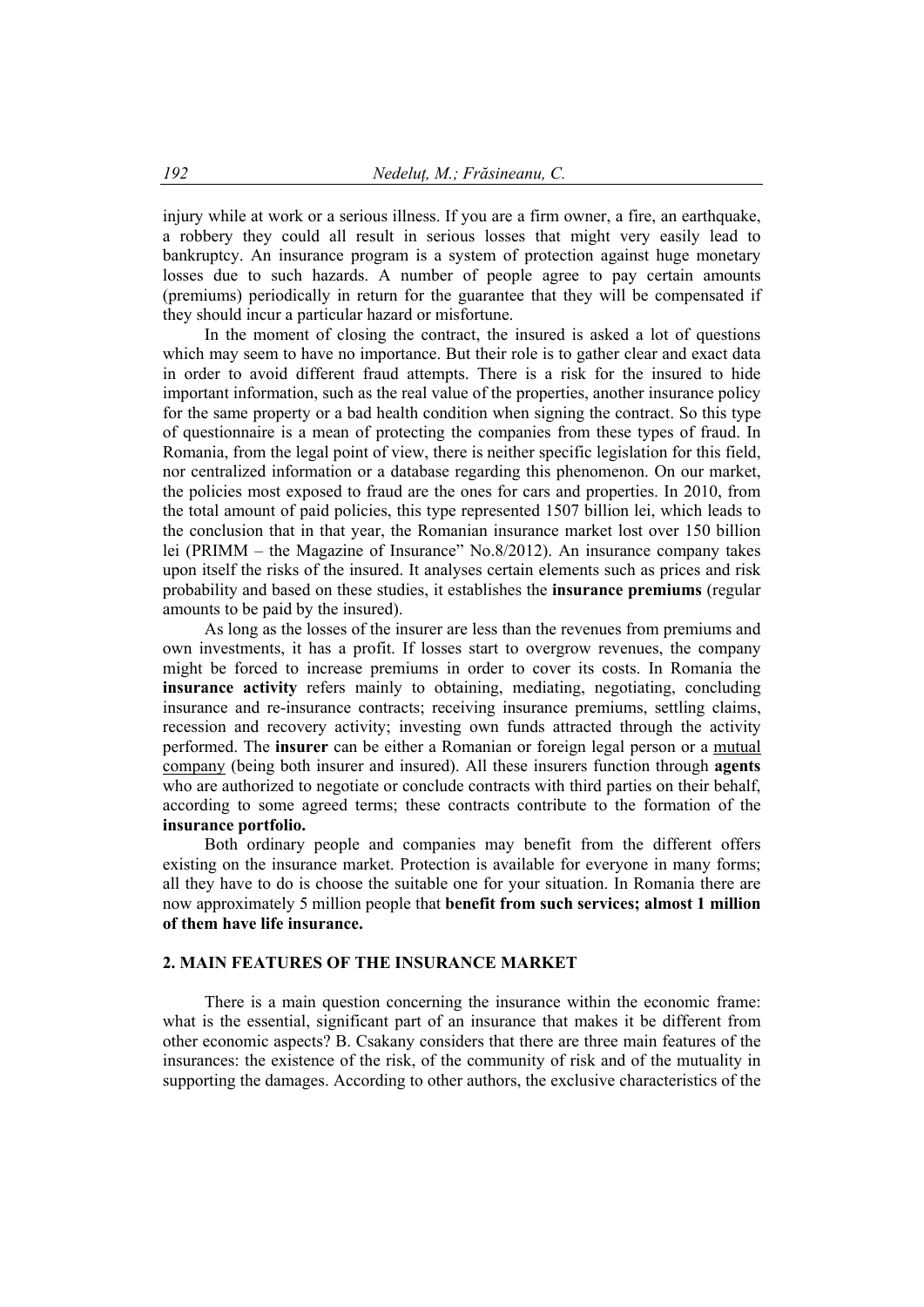insurances are the purpose and the method; the purpose- the compensation of the damages caused by natural calamities and accidents, the prevention of the damages (with the subsidiary consequence of the financing and crediting of the national economy); the method- the cover of some risks, the foundation of a risk community, all of these being materialised by creating and using the insurance fund (Popescu  $\&$ Macovei).

 The economic meaning of the insurance takes into account its following exclusive characteristics: a) the existence of risk; b) the existence of a community of risk; c) the creation of the insurance fund, by collecting the premiums paid by the insured persons and by using this fund according to the mutuality principle.

 The insurance market has some characteristics, but the most important ones are the following: the atomicity of the participants, the fluidity of the market, the perfect mobility of the production factors, the transparency of the market and the homogeneity of the products. Such features also represent the supposed insurance market with perfect competition, with the explanation that these act in a different way according to the essential features of the participants, of the fluidity and transparency, of the mobility of the production factors and of the homogeneity of insurance products (Popescu & Macovei).

*The homogeneousness of the product:* Generally, the insurance is viewed by the customers as a good. The products of an insurer are considered identical or easy to substitute with the products of another insurer. On the insurance market there is marketed a wide range of products, consisting of insurances for various risks. One type of insurance can't be replaced with another. For example, the product "the insurance of motor vehicles for damages" can't be replaced neither by the product "the insurance for civil responsibility for motor vehicles" and nor by the product "life insurance". Insurance companies contract insurance for the same risks.

*The transparency of the market* means that all the commercial agents are perfectly informed, have a complete knowledge of the elements of the market and of the changes that may interfere with this. For a product it is enough to know its price, written down on a label or published somehow. To obtain the necessary information in order to take a decision, the interested persons have to appeal to a specialist, respectively to an insurance agent. *The atomization of the market:* A market is considered to be atomized when it gathers together such a great number of buyers and suppliers that none of the participants can influence its functioning.

*The fluidity of the market* appears when the buyers can independently choose their own suppliers, and the producers can independently entry or leave a specific market. The increase or the decrease of the number of insurance organisations is the result of the appearance on the market of new companies, mutual associations or other types of organisations, simultaneously with the leaving of others by liquidation, merging or change in the object of activity. Such fluctuations show that the insurance market is not a close market, but an open, changing one.

*Perfect mobility of the factors of production*: The nature of the activity of insurance and re-insurance for persons, goods, civil responsibility, provides a limited character to the mobility of the factors of production in this domain. Within the insurance market, the mobility of the factors of production is first of all limited to the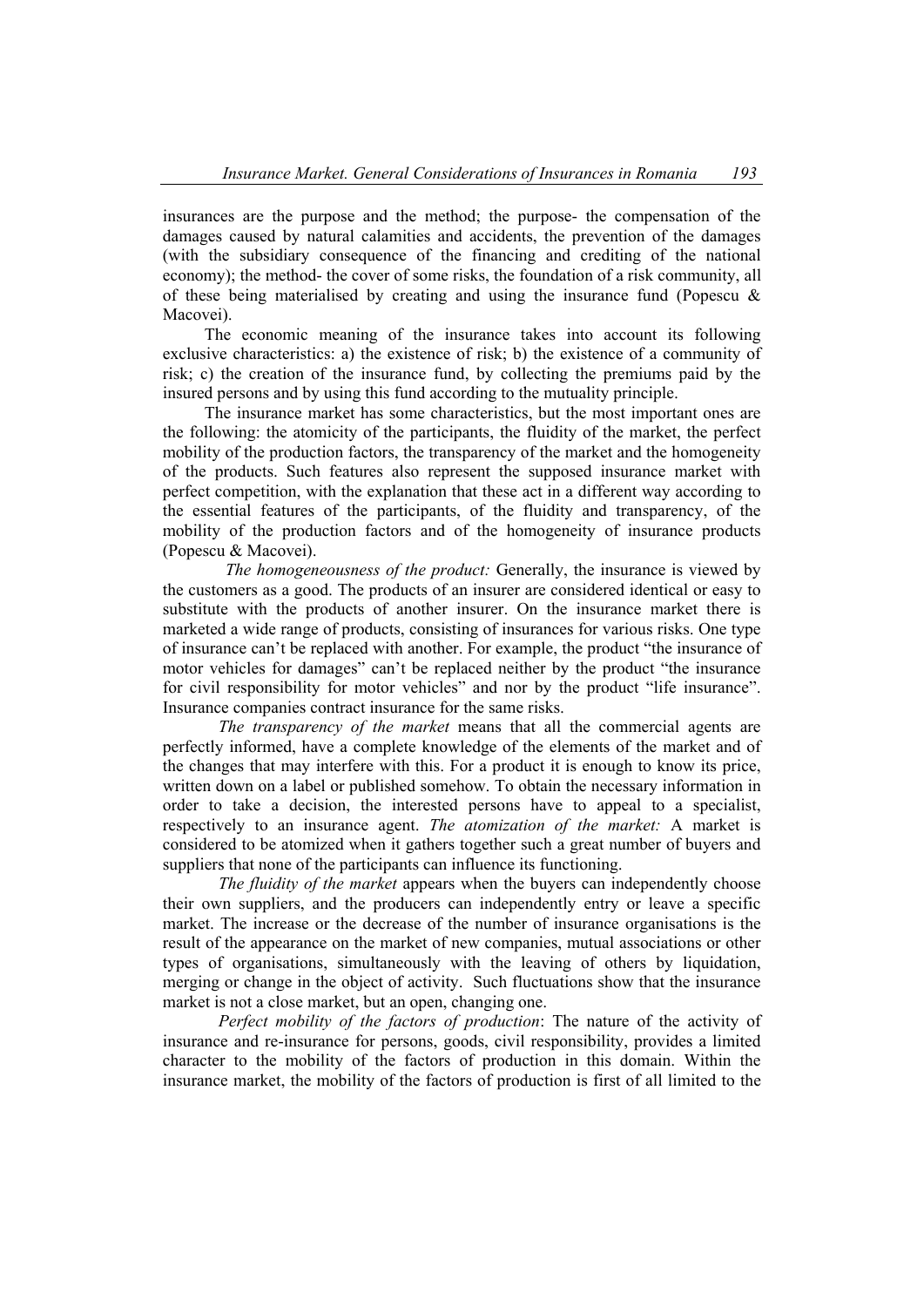movement of the labour and of the capital between the few categories of insurance and re-insurance proclaimed in each country and between the different types of insurance organisations.

The restriction of the freedom to entry and to leave the insurance markets is a way to reduce the competition. There can be adopted laws that can increase the minimum capital requested to begin and to continue a certain type of insurance activity. The barriers to entry can be created by the government, probably at the request of the already existent insurers.

The demand for insurance comes from physical and juridical persons who can be insured and who want to contract different types of insurance. The demand for insurance is materialized in insurance contracts after it is confronted with the supply. It may be possible that not all the persons asking for offers from the insurance companies would contract insurance, because they don't find the desired convenience or because the suppliers don't accept the conditions of the petitioners. Finally, the size of the insurance market is expressed with the help of some indicators, like: the number of the contracts realized in a specific period, the number of active policies, the annual value of the insurance premiums, the value of the insured amounts during the specific period and the total value of the assumed commitments of the insurance companies at a moment in time.

The previous analysis involves the fact that the incitation of a person  $-$  of investing more or less – in function of his abhorrence changing given the risk cannot be a apriori predicted. If the comparative effect of change given the risk cannot be predicted for individual behaviour, not even when we have restrictions over the preferences such as the constant abhorrence given the risk, then it'll not be surprising if the effect of such changes over the equilibrium's level of expenditures as part as the games of obtaining the rent is also hard to predict (Ungureanu, et al., 2010, pp. 353- 362).

The demand for insurance for persons, goods or public liability comes from natural persons who wish to contract insurance for their protection, for their families' protection and also from economic units concerned with the security of their employees in case of accidents and professional sickness. The demand for insurance of goods and public liability comes from juridical persons: all kinds of enterprises, public institutions, organizations with lucrative purpose and others interested in protecting the assets they possess against dangers and public liability to the third parties.

The demand for insurance of goods and civil responsibility has a constant increase in time. This continuous increase is remarkable as compared to the unstable demand for other goods and services. The demand for most of insurance products of the companies is relatively constant, too. For example, when the sales of a company suffer a decrease, this company can contract insurance with a reduced value, without giving up the insurance.

In Romania there is a big potential demand because of the great number of citizens, but the effective demand is reduced because of a small economic power of the population and because of its perception on the utilization of the insurance. The supply of insurance is sustained by specialized organizations, authorized to function within this field and financially capable of proceeding such an activity: commercial insurance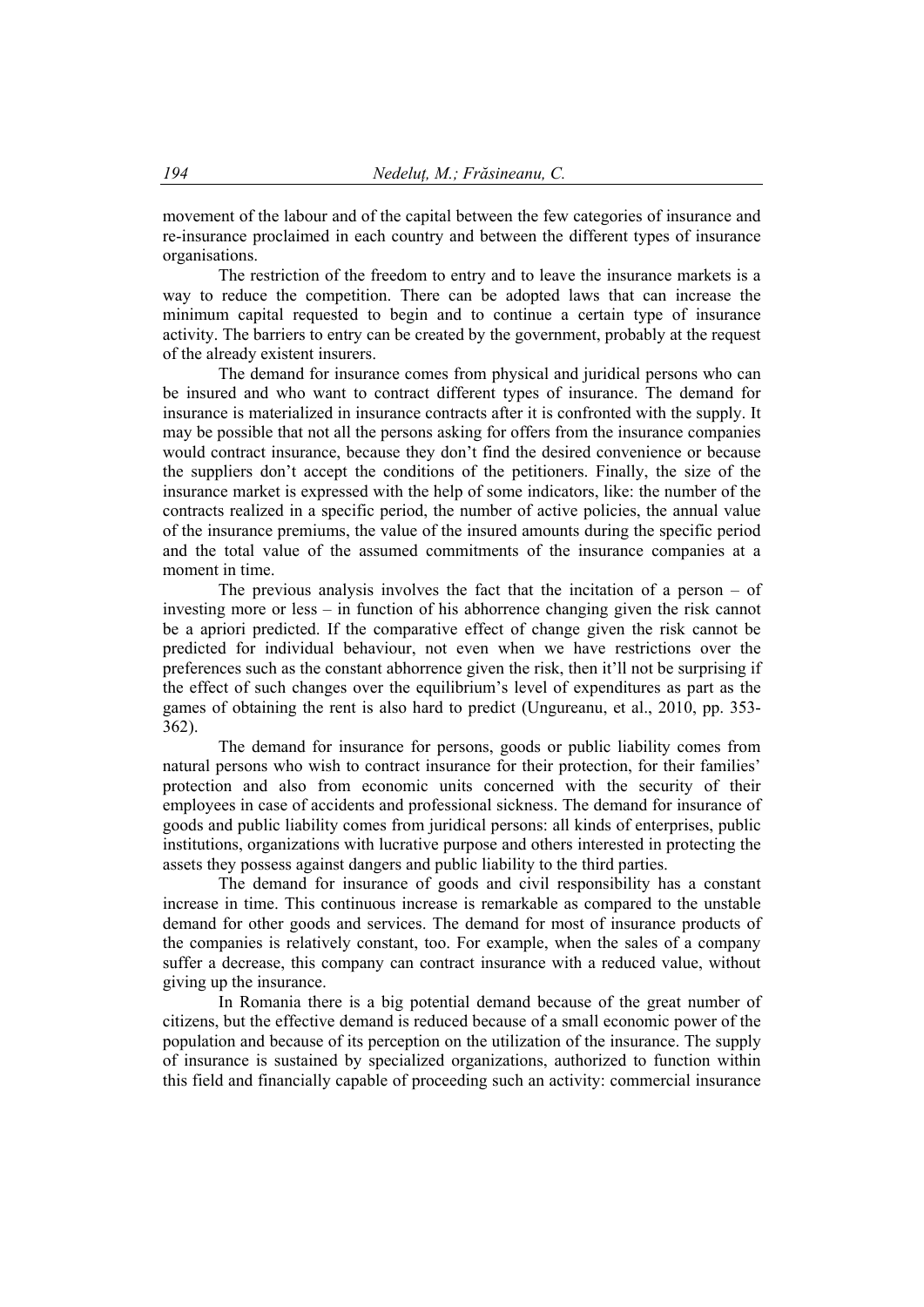companies with private, mixed or state capital, mutual insurance organizations and tontines. Commercial insurance companies, no matter the property form, deal with this kind of activity according to the law, by making profits. Insurance mutual organizations proceed insurance operations for their members according to their own status of organization, based on the concept of mutuality. The purpose of the activity is to help their members and not to obtain profit. In some situations, such organizations receive subventions from the state to complete their own contributions when they can't cover all the expenses related to these contributions.

The supply for insurance can be radically and rapidly modified because of two reasons. First of all, the supply for insurance grounds more on financial capital rather than on physical capital. Financial capital, as compared to the physical capital, is very flexible. The mobility of the financial capital in insurance has been evidenced in the last years by the changes produced within the insurance market: the expansion of the Lloyd's subscribers, the increase of the number of re-insurers, especially external ones, the launching of life insurance on the insurance market of goods and civil responsibility.

A second reason that the supply of insurance can rapidly modify is that it is influenced by social factors and psychological factors. The real supply represents the value of the insurances that the insurers want to subscribe. The Romanian insurance market is a competitive market, although it hasn't reached the maturity phase, from this point of view. The supply is great only apparently, when we take into consideration the great number of insurance companies, because their financial capacity is totally insufficient to sustain the risks the potential insurants are confronted with. Another characteristic of the Romanian market is that a small number of insurance and/or reinsurance companies hold the most part of activity. Thus, 12 insurance companies held almost 98% of the total amount cashed in from the insurance premiums in 2007, 87% in 2008, 83.99% in 2009, 82.3% in 2010 and 80.14% in 2011 (XPRIMM The Bulletin of Insurance, Special Edition No.51).

The supply is concentrated on a small number of participants and products but, in the same time, there is a tendency to diversify the offer of insurance products. The companies which bring new products on the market are the ones with foreign capital, which become a serious competition for the Romanian ones.

There can be observed the fact that the relation between the suppliers and the petitioners on the insurance market can be realized in two ways:

- directly, through the personnel of the commercial insurance companies or of the mutual organizations;
- indirectly, through intermediate agents, insurance specialists, who have different names: brokers or courtiers.

The monopoly of the state in this domain is eliminated through the diversity of the types of insurance and re-insurance companies and of the insurance suppliers. The crossing to a liberalization of the property determined structural modifications related to the demand of insurance, too.

The multiplication of the economic decision centres means, as well, the multiplication of the points of generating the demand. The process of privatization through the decisional autonomy offered to the potential insured persons has a special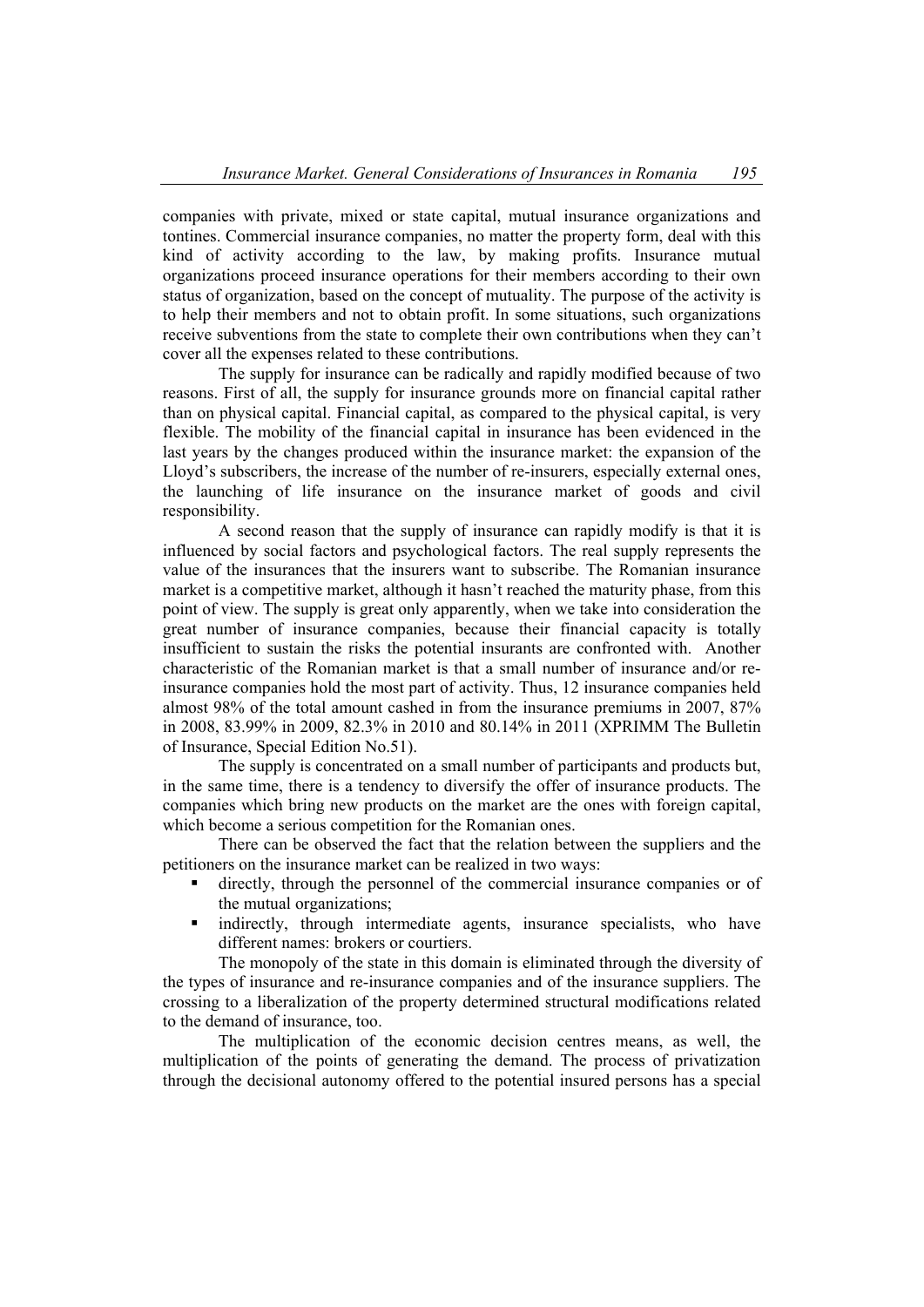impact upon the level and the structure of the demand for insurance. It is understood that demand on the insurance market is determined by a series of factors, among which the most important are: the need for insurance which makes the demand to be a rational, calculated and also conditioned process; the level of disposable income, which determines the capacity of insurance of the economic and social agents and of population; the level of insurance premium, which makes the insurance to be or not attractive for a potential insured person. Proportionally with the level of income and premiums, the demand for different types of insurance can be more or less elastic.

Nowadays, the reality is that the insurance market becomes more and more important in Romania. This process of redefining the operational structures has caused a large number of effects. One can be represented by a new dimension of the market, both from the qualitative and quantitative point of view. "The Romanian insurance market underwent during the past few years both an important increase in product quality, and a great diversification of services. The presence on the market of a high number of companies, proves that the Romanian scene presents a real potential for growth and development, being in the same time one of the most attractive markets for foreign investors" (Ciurel, 2004).

The supply diversification, especially in the life insurance area, is the result of the increasing competition. The fact that many companies operating on this market are financial groups with international acknowledgement and experience represents a strong argument in favour of quality. From the quantitative point of view, the effects can be noticed even more easily. Still, even though the insurance is one of the most profitable market segments in Western European countries or US, in Romania insurance companies have great difficulties due, in the first place, to the way people view this type of activity.

Two years later, there were already 17 insurance companies, gathering between them 60 million USD of premiums, which is less than the sum received by a single company nowadays. Only one third of those companies survived, some never actually functioned, others couldn't increase their capital, and some were "swallowed" by much larger companies. After the market reform by raising the compulsory minimum social capital, the number of insurers was diminished at the end of last year, being now close to the figures from 2006-2007, this is 47 companies. In 2011 there were approximately 70 players on the Romanian insurance market. The loss was not significant, as the ones that couldn't adapt to the new conditions, had a market share of only 0.13%. We can observe a very strong concentration tendency, as the first ten insurers have about 80% of the market at present.

This happens because the foreign investors normally work with big and wellknown companies or with those they use in the country of origin as well. Secondly, it is very difficult to gain a market share if you are new in the business: launching a new insurance company costs between five and ten million USD and for promotion alone, one million USD per year would be needed.

This competition concentration could have two opposite effects: on the one hand, it limits the balanced participation of all companies, which is a negative result, stopping their further development, and on the other hand, it increases the capital of the top insurers, leading to a safer environment for the insured.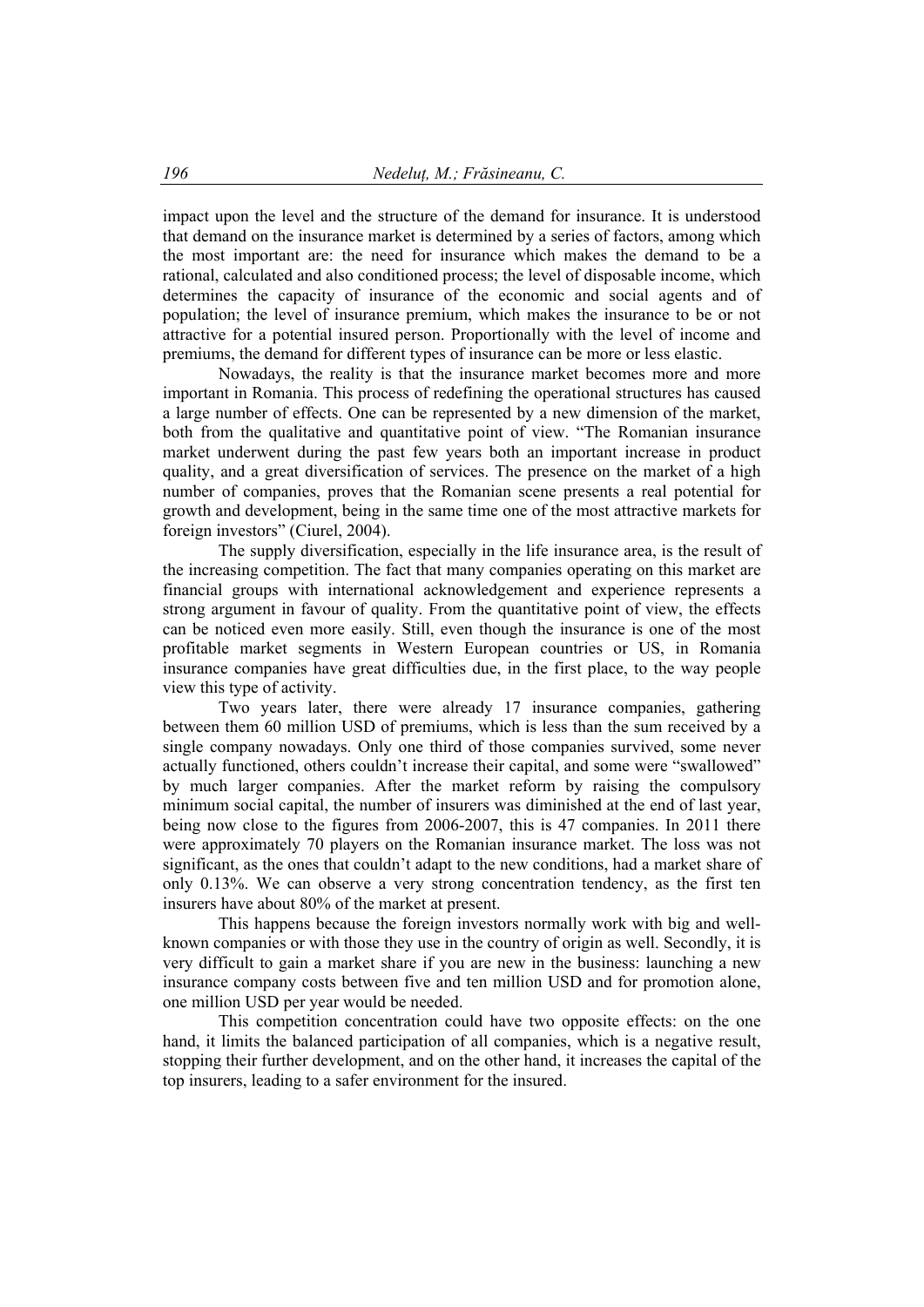## **3. ROMANIAN INSURANCE IN THE EUROPEAN CONTEXT**

In Romania, we can say that the insurance market is at a crossroads. The results obtained last year by the Romanian insurance companies, even though they had a positive slope, weren't as impressive as to substantially modify the dynamics at the macroeconomic level. A study made by Roland Berger<sup>1</sup> shows that our country's insurance market is situated on one of the last positions, as compared to the other candidate countries to the European Union. Also, the results obtained by the ten candidate countries (Hungary, Poland, Check Republic, Bulgaria, Slovakia, Slovenia, Romania, the Baltic countries) are far below the results obtained by the actual members of the European Union. The states under consideration have accumulated, in terms of gross premium collected, 9.446 mil USD, of which Poland's market accounts for over 40% while Poland, the Czech Republic and Hungary share together over 72% of the market under scrutiny.

 In spite of some differences, these markets share many features. For instance, the non-life market grossly prevails in each of the mentioned markets. Automobile insurance cumulatively holds the largest slice of the market, closely followed by fire and property insurance. A small number of competitors, mainly in foreign ownership, dominate the life market. In terms of gross premium collected, the main three competitors hold 75% to 90% of the life market in each of the economic systems considered, while the market share of the first five nears 82% to 97%. It is worth noting that during 2010 only 17 insurance businesses were operating in Slovenia, the regional champion in terms of gross premium spending/ inhabitant (USD 366) while 73 companies were authorized in Romania's market, where gross premium spending/ inhabitant is the next to the last (USD 1.8).

The penetration rate, one of the indicators that best reflect the importance of the insurance sector in the economy, is of 3.4% of GDP in EU and 2% in the candidate countries. In Romania, the penetration rate, which states the relation of the insurers' revenues from premiums per capita, although with an increasing trend (the equivalent of 11.8 \$ in 2011 as compared to 10.6 \$ in 2010), continues to stagnate at very low levels. When speaking about life insurance, the differences are even bigger -4.9% in EU and only 1% in the ten countries. Romania is one of the countries that contribute to the growth of these differences. In 2010, for example, in Romania, the insurance represented only 0.75% of GDP and the situation didn't change a lot since then. When analyzing the density of the insurance policies, Romania is again far behind the other nine countries. If Slovenia had 336\$ per capita for insurance policies, Poland had 117\$ and Hungary had 124\$, Romania is again the last with 12.5\$ per capita. This comparative study shows Poland as the only compatible country with the EU, both from the results and the legislative points of view. From 33 insurance companies in Poland, 17 have foreign majority capital. This situation can be explained by the unfavourable economic conditions, which have a negative impact on the insurance

 $\overline{a}$ 

<sup>&</sup>lt;sup>1</sup> The summarized version of the study published on www.1asig.ro under the name "The Romanian Insurance Market 2011"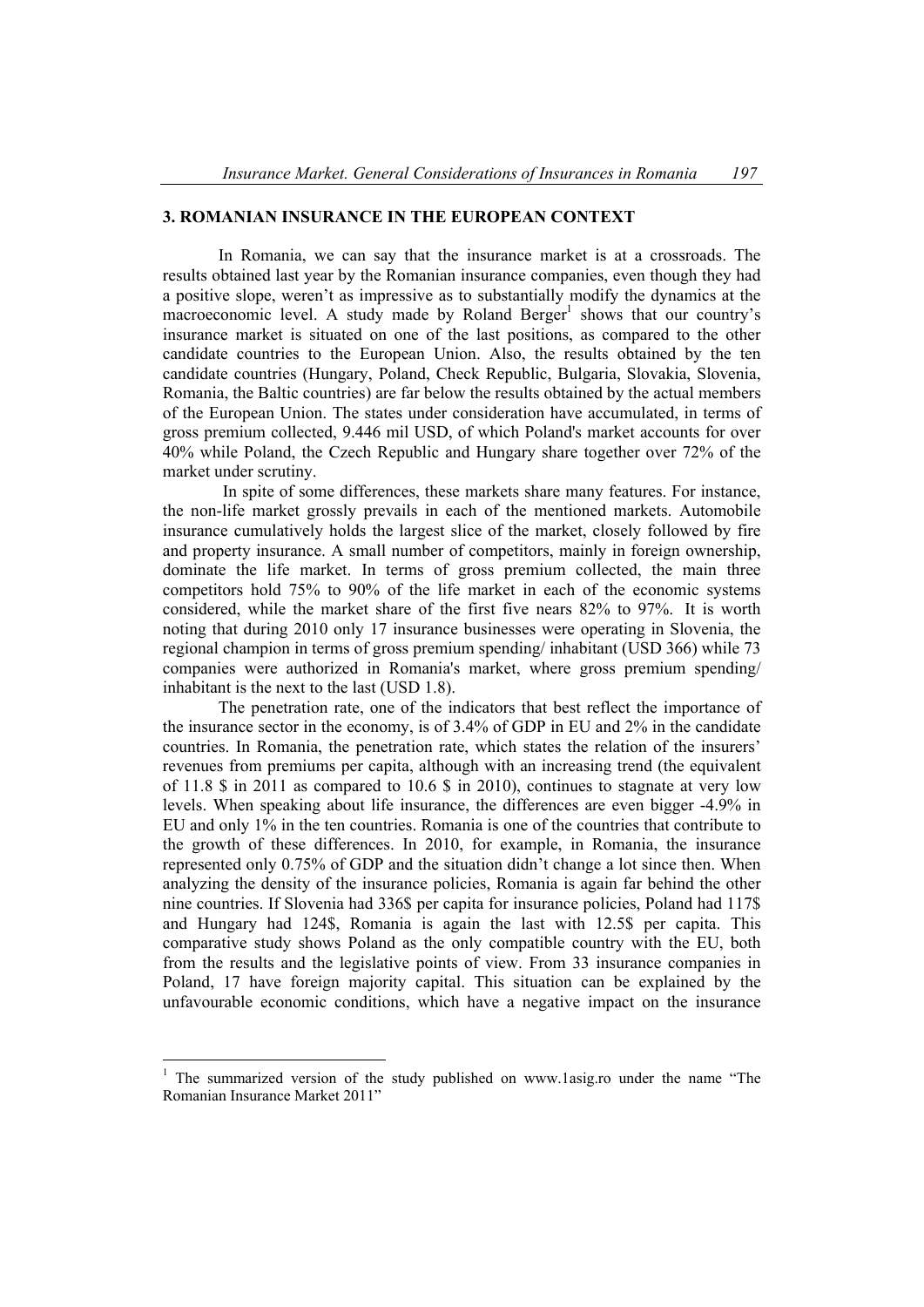market, such as the high inflation rate, the depreciation of the national currency, excessive fiscal policy, and the decrease in the population's power of purchase.

 The study made by Roland Berger, draws some explicit conclusions regarding this matter:

- Gross premium collected per inhabitant is in an almost linear relationship to the gross domestic product per inhabitant. Slovenia and Romania are at the extremes of that line.
- Spending for life insurance premiums per inhabitant doesn't grow proportionally with the index of economic freedom (which shows a higher ability to save in hard currencies), and it is also in an indirect relationship with the average monthly salary (which suggests that insurance-related education has a greater influence).
- Countries where the insurance market is the most developed are clearly those in which monetary policy and stability of prices, on one hand, and the ability to save in hard currencies, on the other hand, represent an economic reality. The leaders in this respect are the Check Republic and the Slovak Republic.

 In 2010 the situation didn't change much as compared to the previous years. Romania is still on the last place in the Balkans, when we talk about insurance expense per capita. The following graph exemplifies the situation:

| \$500.00 |          |
|----------|----------|
| \$450.00 |          |
| \$400.00 |          |
| \$350.00 |          |
| \$300.00 |          |
| \$250.00 |          |
| \$200.00 |          |
| \$150.00 | \$137.00 |
|          |          |

*Source: The article "The Romanian Insurance Market 2011"*

#### **Figure 1. Insurance expenditures for 2010 (USD per capita)**

The Romanian spends an average of 16\$ per year on insurance. This is an infamous sum compared to our neighbours (Bulgaria 25\$, Croatia 137\$, Slovakia 177\$, Slovenia 452\$), but it is more than the 3\$ we used to spend on insurance in 2004 for example. Nowadays, the insurance is one of the most dynamic markets on the Romanian scene.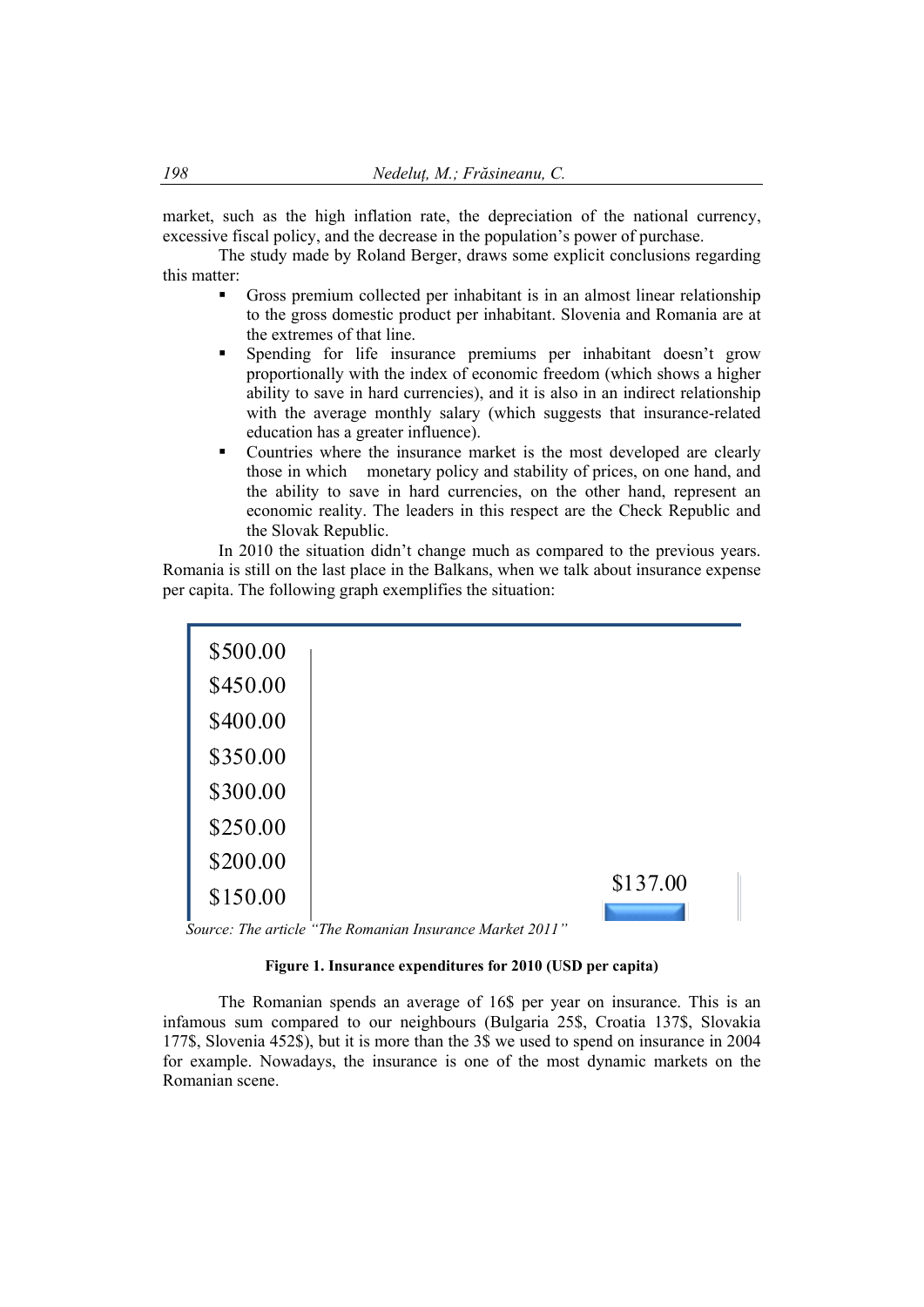## **4. THE ANALYSIS OF THE MAIN INDICATORS OF THE INSURANCE ACTIVITY**

The "Report of the Insurance Activity", published by the Commission of Insurance Surveillance" thoroughly analysis each indicator of the insurance market. We have selected those we consider relevant to the purpose of our study, namely the development of the insurance sector. At the end of the year 2011, 73 insurance companies were legally registered, the only new company established last year and authorized by the Office of Surveillance of the Insurance and Reinsurance Activity being S.C. Grup As Life Insurances. During 2011, 9 companies have not cashed in any insurance premiums. The 64 companies that did cash in insurance premiums during 2011, the income resulted from the gross premiums, both for life and non-life insurances, summed up to 6738873.08 million lei, which means an 56.67% increase as compared to 2010. The inflation rate for 2011 was of 40.7% (The Statistical Yearbook-2011), which means that, in real terms, the gross amount of premiums cashed in (for direct contracts) increased with 12.06% as compared to 2010 (an increase rate smaller than the 14.33% recorded with respect to 2010).

The total income from cashed premiums was divided as follows:

- 5672287.51 million lei incomes from the direct non-life insurances, which represents an 50,52% increase as compared to 2010, and an 6,98% increase in real terms;
- 1066585.57 million lei incomes from direct life insurances, representing a 110.92% nominal increase as compared to 2010 and a 49.91% in real terms, taking into consideration the inflation rate. The percentage of GDP represented by the income from insurances also recorded an increase from 0.79% in 2010 to 0.85% in 2011.

The gross premiums cashed in for direct insurances between 2008 and 2011 (in million lei) had the following evolution:

| Year | Nominal increase as compared<br>to the previous year | Real increase as compared to<br>the previous year |
|------|------------------------------------------------------|---------------------------------------------------|
| 2009 | 85,18%                                               | 31.71%                                            |
| 2010 | 76.99%                                               | 14.33%                                            |
| 2011 | 57.67%                                               | 12.06%                                            |

| Table 1. The evolution of income from premiums |  |
|------------------------------------------------|--|
|------------------------------------------------|--|

 *Source: The report of the Commission for Insurance Surveillance for the year 2011* 

The following chart illustrates the evolution of the income from cashed in premiums from 2004 to 2011.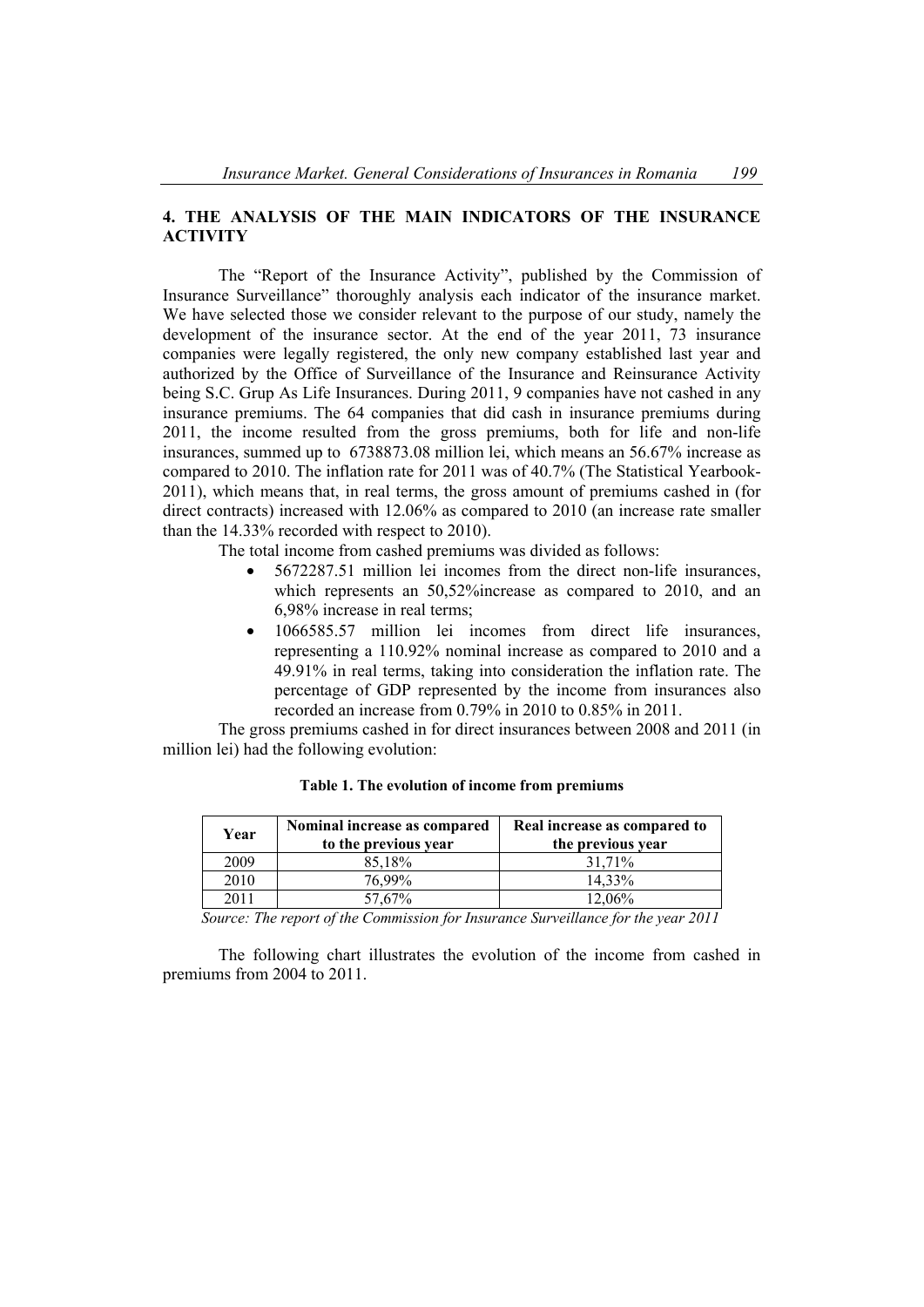

*Source: The data from the Statistical Yearbook -2011*

#### **Figure 2. The evolution of the amount of cashed in premiums**

General public liability insurance:

**Table 2. The evolution of the general public liability insurance** 

| Year | <b>Nominal increase as</b><br>compared to the previous year | Real increase as compared to<br>the previous year |
|------|-------------------------------------------------------------|---------------------------------------------------|
| 2009 | 76,96%                                                      | 25,86%                                            |
| 2010 | 103,86%                                                     | 31.69%                                            |
| 2011 | 63,70%                                                      | 16,35%                                            |

 *Source: The report of the Commission for Insurance Surveillance for the year 2011* 

The above presented data prove that the premiums cashed in for the General Public Liability insurance have increased with 63.70% in 2011, as compared to 2010, which means a 16.35% in real terms. The companies OMNIASIG, ALLIANZ TIRIAC and ARDAF have cashed in together an amount of premiums of 195.218,6 million lei, representing 45.79% of the total amount of cashed in premiums on the market.

The damages paid in the year 2011 for the life and non life insurance contracts by the 64 active companies sum up to 2.489.789,2 million lei (of which: 2.406.352,22 mil. lei for the non life insurance contracts and 83.436,98 mil. lei for the life insurance contracts).

The evolution of the damages paid between 2008 and 2011 is depicted in table 3, while the chart illustrates the evolution of the amount of paid damages from 2004 to 2011:

The top three companies, ASIROM, OMNIASIG and ALLIANZ TIRIAC, have paid together an amount of 1378906.7 mil. lei, representing 55,38% of the total amount of damages paid last year by all the insurance companies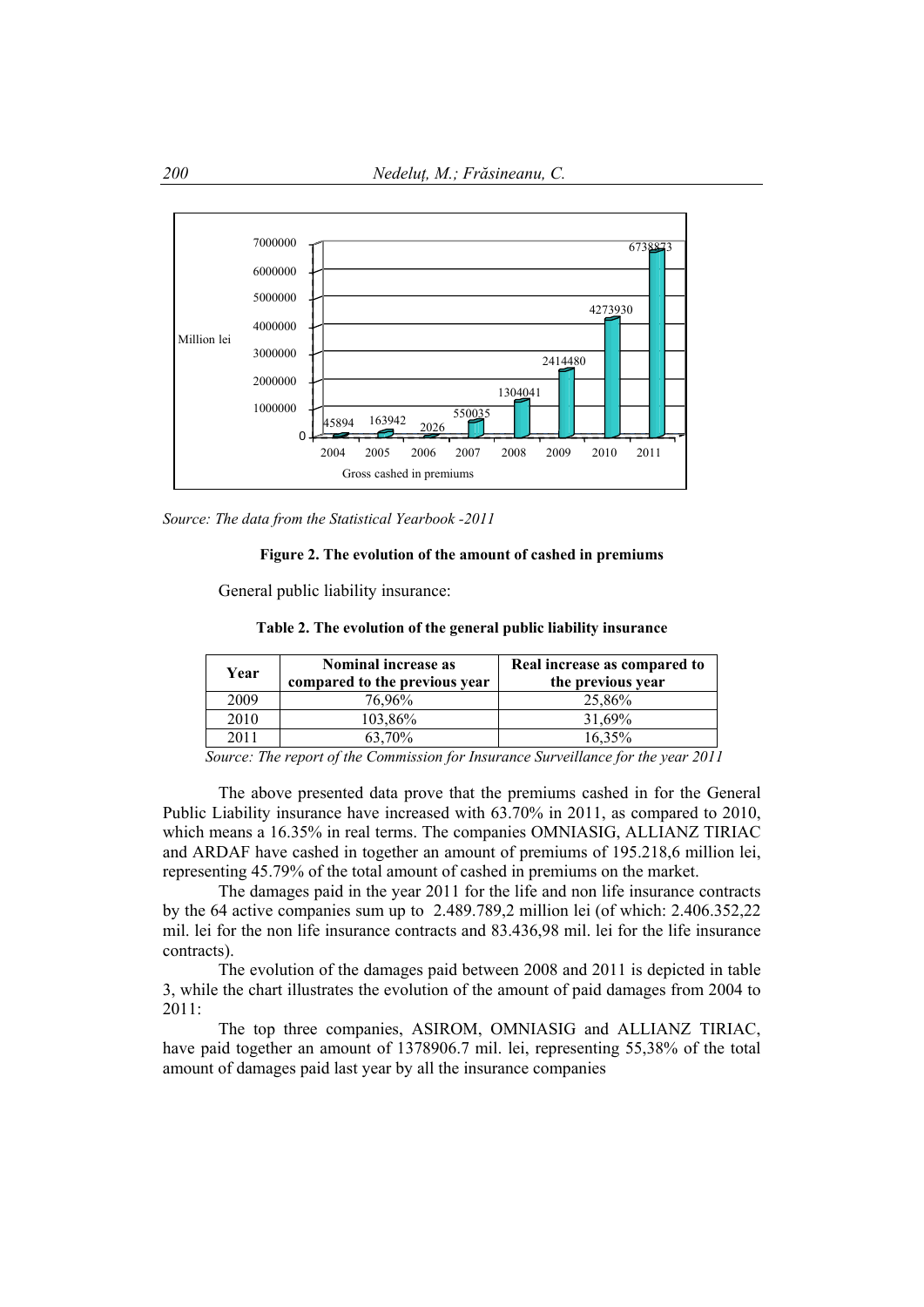| Year | Nominal increase as compared to<br>the previous year | Real increase as compared<br>to the previous year |
|------|------------------------------------------------------|---------------------------------------------------|
| 2009 | 46.17%                                               | 3.96%                                             |
| 2010 | 85.49%                                               | 19.82%                                            |
| 2011 | 31.32%                                               | $-6.66\%$                                         |

**Table 3. The evolution of the amount of paid damages** 

 *Source: The report of CSA for the year 2011* 

The paid damages for the non compulsory car insurances had the following evolution:

| Table 4. The evolution of the amount of damages paid for non compulsory car insurances |  |  |  |  |  |  |  |  |
|----------------------------------------------------------------------------------------|--|--|--|--|--|--|--|--|
|                                                                                        |  |  |  |  |  |  |  |  |

| Year           | Nominal increase as compared<br>to the previous year                        | Real increase as compared to<br>the previous year |
|----------------|-----------------------------------------------------------------------------|---------------------------------------------------|
| 2009           | 58.94%                                                                      | 13,04%                                            |
| 2010           | 114.14%                                                                     | 38,33%                                            |
| 2011           | 48.57%                                                                      | 5.59%                                             |
| $-1$<br>$\sim$ | $\sim$ $\sim$ $\sim$ $\sim$ $\sim$<br>$\sim$ $\sim$<br>$\sim$ $\sim$ $\sim$ |                                                   |

 *Source: The report of the CSA for the year 2011* 

The annual increase rate of the paid damages has diminished considerably in 2011, down to 48.57%, as compared to the 114.14% in 2010, which means the increase in real terms was of only 5.59%, as compared to the 38,33% increase in 2010. Nevertheless, the damage rate was quite high for this type of insurances, of 58.55%, level close to the 58.63% recorded in 2010.

The public liability insurance or the "RCA" (*Raspundere civila auto*) is one of the few compulsory insurances in Romania, so its evolution must be considered separately. The following table presents both the nominal and the real evolution:

| Year | Nominal increase as compared<br>to the previous year | Real increase as compared to<br>the previous year |
|------|------------------------------------------------------|---------------------------------------------------|
| 2009 | 106,70%                                              | 47.01%                                            |
| 2010 | 66,38%                                               | 7.48%                                             |
| 2011 | 37,58%                                               | $-2.22\%$                                         |

**Table 5. The evolution of the public liability insurance** 

 *Source: The report of the CSA for the year 2011* 

 The total amount of the damages paid for the general public liability in the year 2011, increasing nominally by 37.85% and by 2.22% in real terms. As compared to 2010, one notices in 2011 a decrease in the increase rate of the paid damages (both in real and in nominal terms), evolution considered favourable.

Taking into consideration the cashed in insurance premiums and the paid damages during the year 2011, the situation presents itself as in table 6.

Some conclusions may be derived from the above presented data: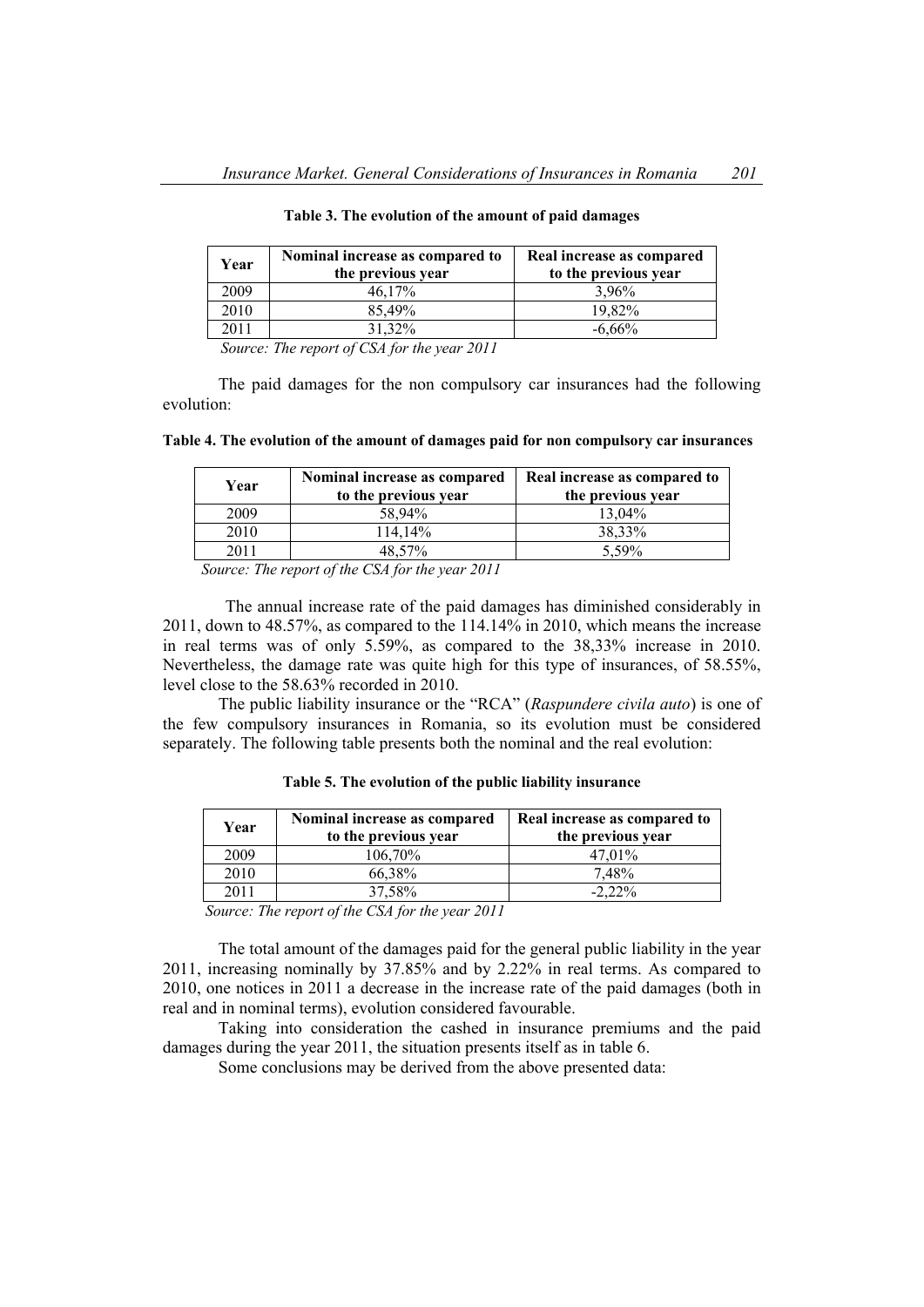- The insurances for credits and warranties had the highest rate of paid damages, of 71,86%
- The lowest rate of paid damages was encountered in the case of life insurances, of 7,82%
- The overall rate of damages paid, for both life and non life categories, for the year 2011, decreased as compared to 2010, to 36,95%
- An increase in the rate of paid damages was noticed in the case of personal insurances, others than life insurance (10.39%), aviation insurance (26.24%) and insurance against financial loss from insured risks (11.15%).

|  |  |  | Table 6. Rate of paid damages for different categories of insurance |
|--|--|--|---------------------------------------------------------------------|
|  |  |  |                                                                     |

| No.          | Insurance category                                     | Rate of paid<br>damages % |
|--------------|--------------------------------------------------------|---------------------------|
|              | a) life insurances                                     | 7,82                      |
| 2            | b) personal insurances, other than life insurances     | 23,05                     |
| $\mathbf{3}$ | c) non compulsory life insurances                      | 58,55                     |
| 4            | d) naval and transport insurances                      | 16,29                     |
| 5            | e) aviation insurances                                 | 29,26                     |
| 6            | f) insurance against fire and other property damages   | 14,95                     |
| 7            | g) public liability insurance                          | 21,10                     |
| 8            | h) credits and warrants insurances                     | 71,87                     |
| 9            | i) insurance against financial loss from insured risks | 15,92                     |
| 10           | j) agricultural insurances                             | 32,00                     |
| 11           | Compulsory public liability insurance                  | 48,86                     |
|              | TOTAL:                                                 | 36,95                     |

 *Source: the data from The Statistical Yearbook 2011* 

| Table 7. The nominal evolution of the rates of increase/decrease of insurance premiums |
|----------------------------------------------------------------------------------------|
| and paid damages on different types of insurances                                      |

| No.            | <b>Insurance Category</b>                              | <b>Premiums</b> | <b>Paid Damages</b> |
|----------------|--------------------------------------------------------|-----------------|---------------------|
|                |                                                        | (%)             | $(\%)$              |
|                | a) life insurances                                     | 110,92          | $-30,77$            |
| $\overline{2}$ | b) personal insurances, other than life insurances     | 83,38           | 233,96              |
| $\mathcal{E}$  | c) non compulsory life insurances                      | 48,78           | 48,57               |
| 4              | d) naval and transport insurances                      | 53,57           | $-52,82$            |
| 5              | e) aviation insurances                                 | 33,14           | 1188,44             |
| 6              | f) insurance against fire and other property damages   | 43,35           | 12,25               |
|                | g) public liability insurance                          | 63,70           | 37,58               |
| 8              | h) credits and warrants insurances                     | 35,99           | $-1,13$             |
| 9              | i) insurance against financial loss from insured risks | 71,24           | 467,72              |
| 10             | i) agricultural insurances                             | 59,61           | 27,18               |
| 11             | Compulsory public liability insurance                  | 50,25           | 31,50               |

*Source: the data from The Monthly Statistical Bulletin, July 2009*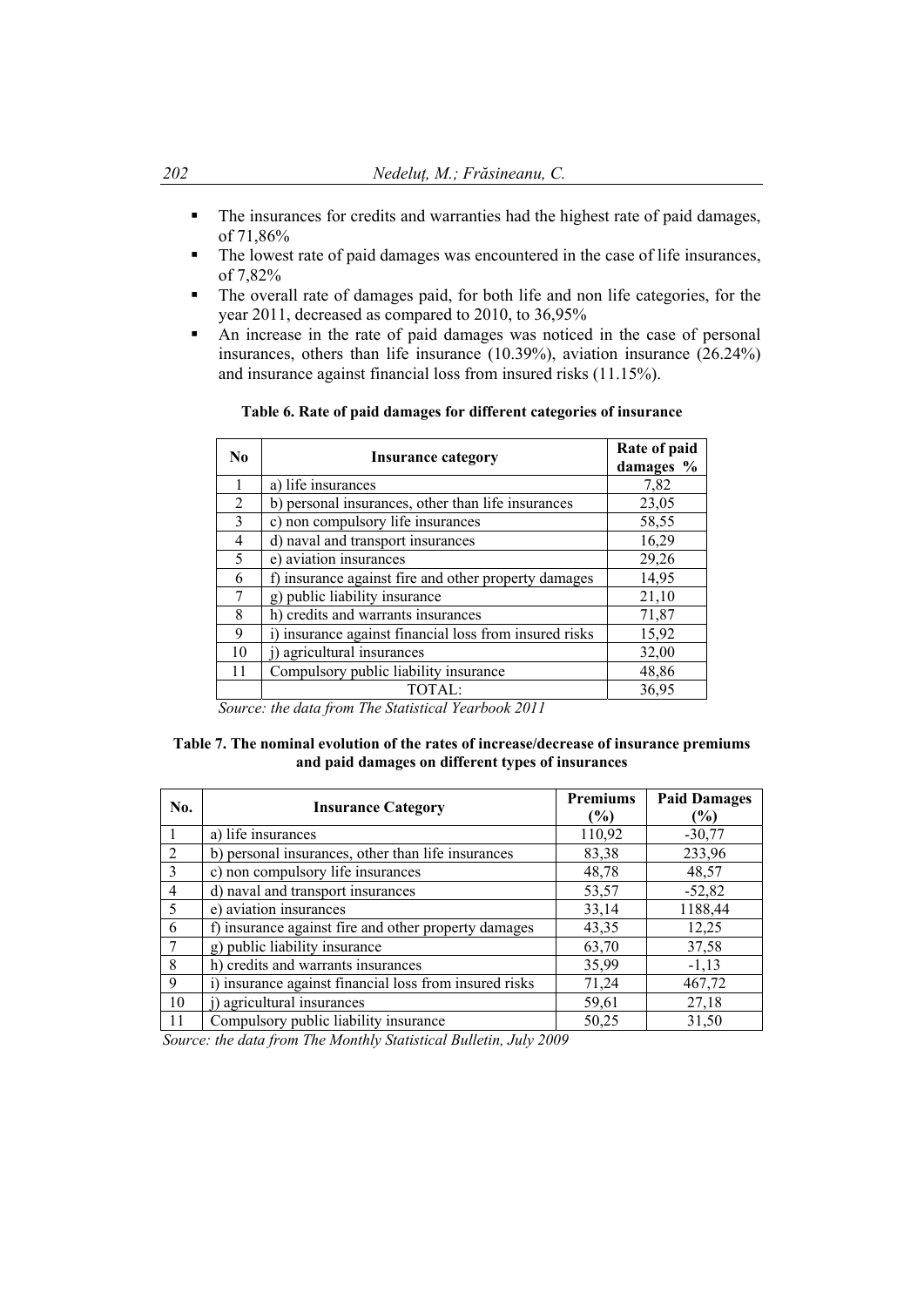The evolution of the nominal rates of increase, in 2011 as compared to 2007, in what concerns the amount of gross cashed in premiums and paid damages, on categories of insurances, is summarized in table 7.

One immediately notices from the presented data, that the amount of commissions paid for the direct insurances has increased in 2011 with 88.08% as compared to 2010, the inflation rate determining a real increase of 33.68%.

The situation of technical reserves on all the insurance society was obtained by summarizing the data of the year 2011, taken from the Balance Sheets and the financial and statistical indicators<sup>2</sup>. The evolution of the total net profit and net loss recorded for the whole market was realized according to the data obtained from the annual Balance Sheets of the insurance companies<sup>3</sup>:

| Year | Nominal increase as compared<br>to the previous year | Real increase as compared to<br>the previous year |
|------|------------------------------------------------------|---------------------------------------------------|
| 2009 | 92.12%                                               | 36,64%                                            |
| 2010 | 91,85%                                               | 23,94%                                            |
| 2011 | $-17.11\%$                                           | $-41.09\%$                                        |

**Table 8. The evolution of the profit of the insurance companies' accounts** 

#### **5. CONCLUSIONS**

How much, therefore, can the development of the insurance sector be in Romania? Obviously it cannot be very much higher than the rate of growth of the national economy.

 How priorities changed in Romania as reform is delayed is obvious. We only add to this that at the question within the same GfK poll "For what purposes would you like to have more money available?" 46% of Romanians surveyed have answered "for food and dwelling expenses" while 36% answered "for basic households' needs and dwelling upgrade". Therefore, we can conclude, education about insurance is needed, but effects are limited.

#### **REFERENCES:**

- **[1]. Abrahamsen, E.B.; Asche, F.** (2010) *The insurance market's influence on investments in safety measures*, Safety Science, vol. 48
- **[2]. Basilevsk, A.** (1994) *Statistical Factor Analysis and Related Methods. Theory and Practice*, Wiley and Sons, New York
- **[3]. Ciurel, V.** (2004) *General Manager of ING Nederlanden Life Insurance*, Biz Magazine, No.12
- **[4]. Danciu, A.R.; Niculescu Aron, I.G.; Gruiescu, M.** (2009) *Statistică Economică*, Editura Enciclopedică, Bucureşti
- **[5]. Popescu, D.; Macovei, I.,** *Treaty of Insurances*, 2nd Edition, Editura Economica, București

<sup>&</sup>lt;sup>2</sup> The report for the year 2011 published by the Commission of Insurance Surveillance was realized based on the accounting information provided to the Commission by each insurance company<br><sup>3</sup> The report for the year 2011 published by the Commission of Insurance Surveillance was realized based on the

accounting information provided to the Commission by each insurance company